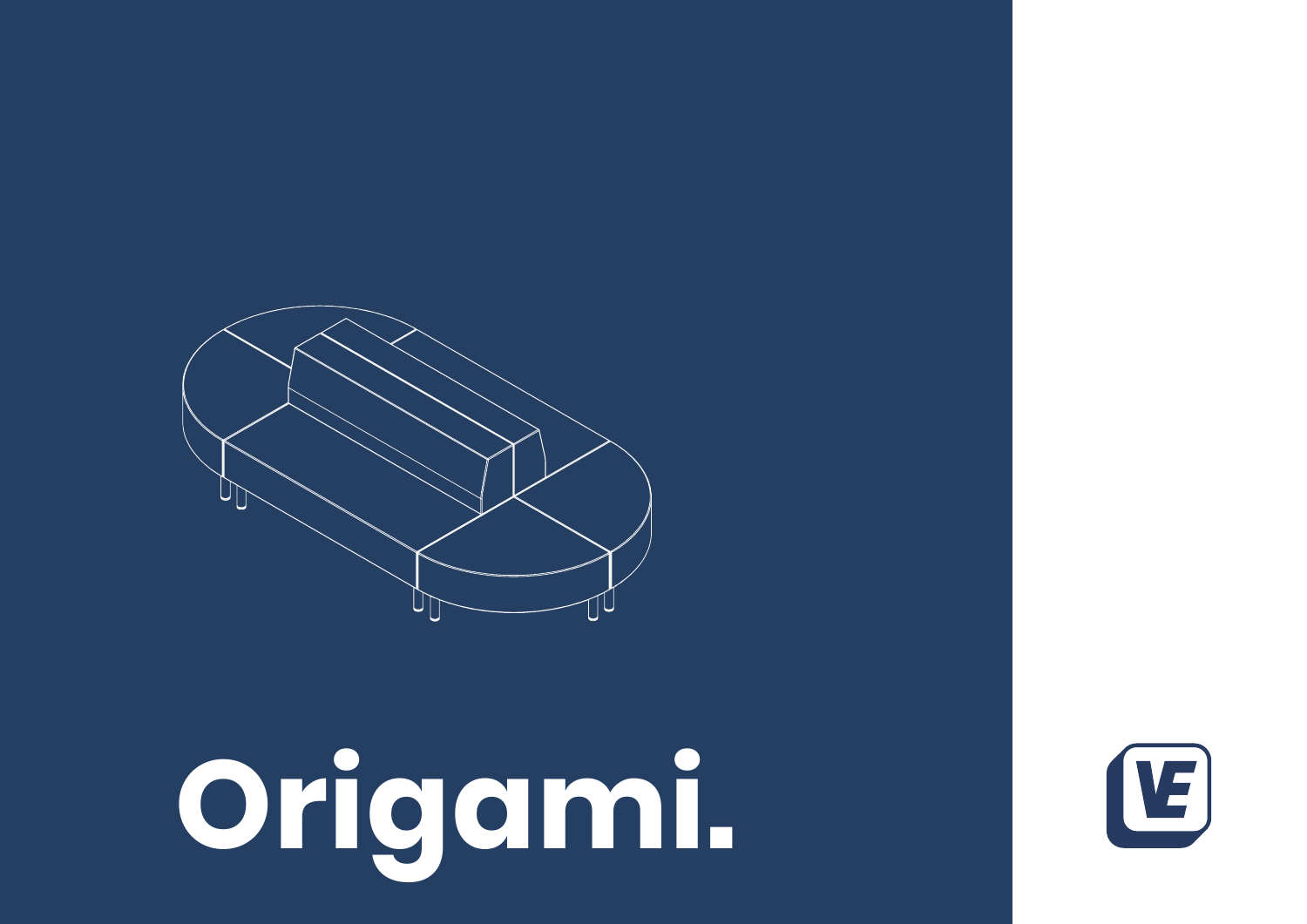## **About.**

Phone \_ 1300 966 640 Email \_ info@vef.com.au Web vef.com.au/origami

### **INTRODUCTION TO ORIGAMI**

At its essence, Origami is the traditional Japanese art-form of folding elaborately designed paper into an endless array of shapes.

The Origami modular lounge system takes inspiration from these infinite, folded forms to create an inviting retreat for solo focus and team collaboration alike.

Each piece has been insightfully designed to work either detached or in combination, making way for applications that are both small and large.

Oversized dimensions and a range of complimentary ottomans allow limitless flexibility in planning, where Origami's folds can be appreciated from any angle.

This guide contains multiple products from the Origami modular lounge range which have been curated into one specification guide for your convenience. Note that each product may be subject to different pricing terms and conditions based on finishes selected.

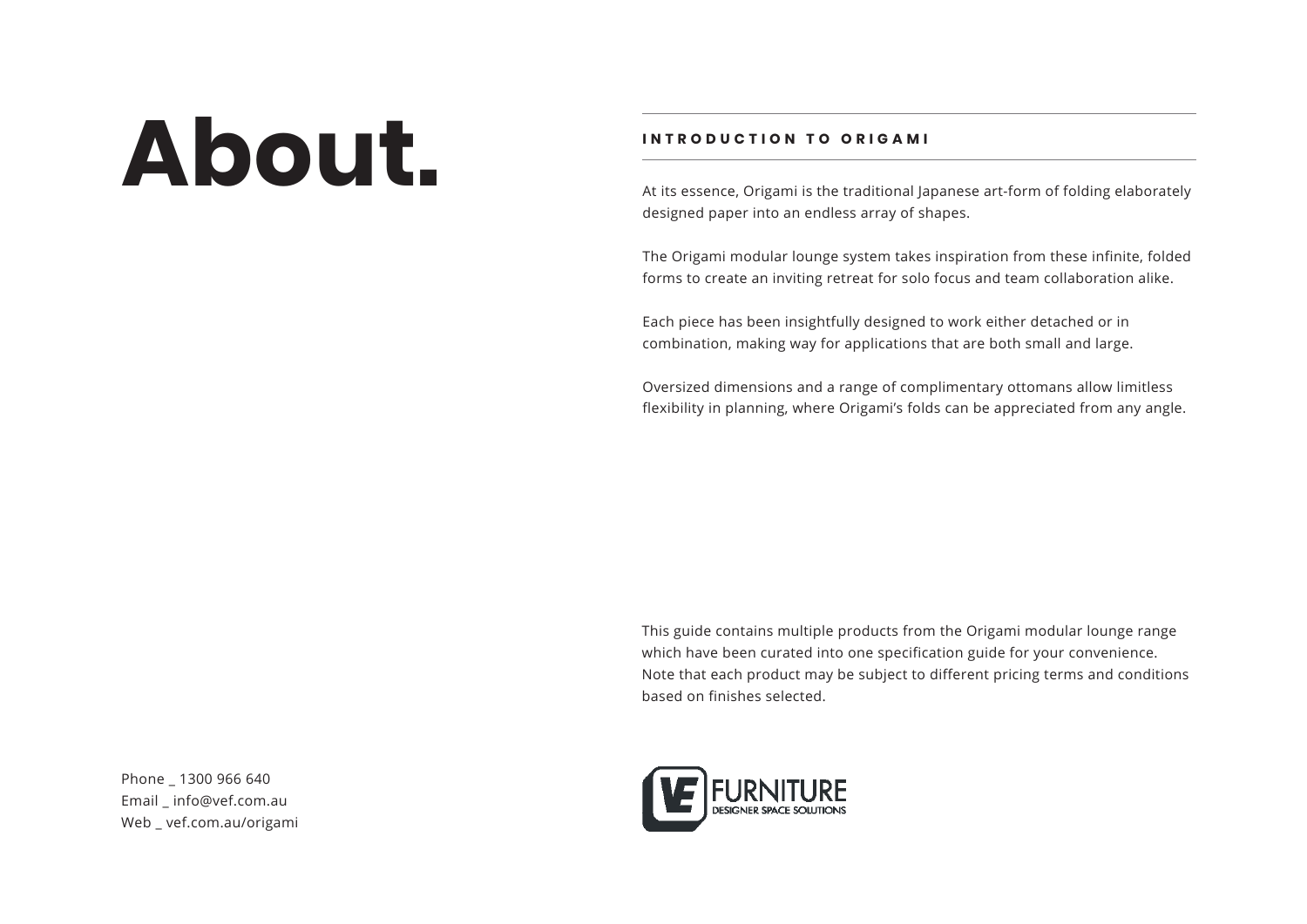### **COMMON CONFIGURATIONS**

**ORIGAMI COMPONENTS**

**MATERIALS + FINISHES**

**SHIPPING + WARRANTY**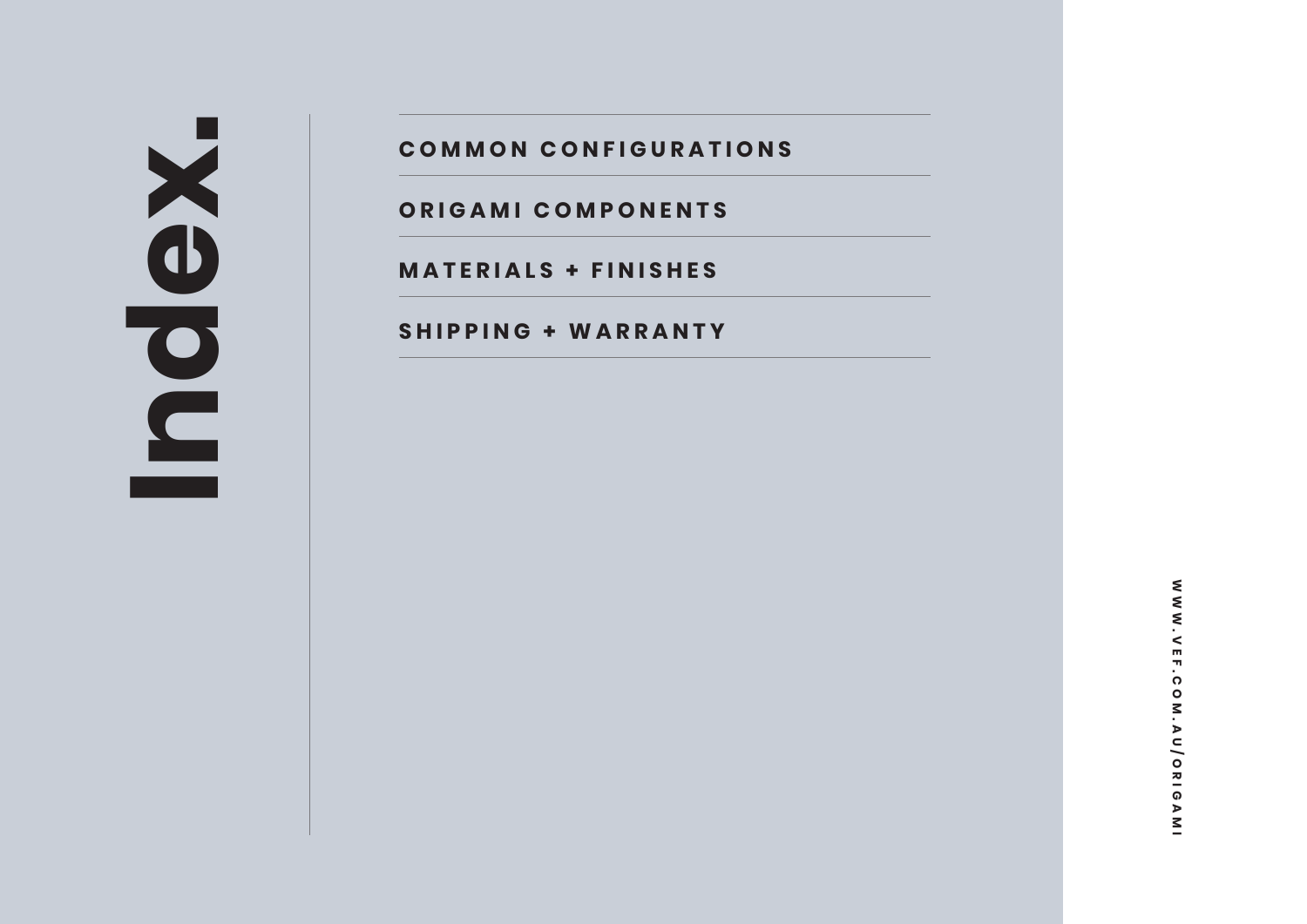### **ORIGAMI TOKU**

Toku is designed to block distractions and encourage uninterrupted focus, drawing people together to spur connection and interaction in a semi-private setting.

### **MODEL NUMBER**

ORI011

### **INCLUDES**

x2 [ORI004] Origami Double Booth

x2 [PEB001] Pebble Occasional Table

#### **DIMENIONS**

W1600 x D1600 x H1400

Seat Height: H450

### **WARRANTY**

7 Years



**D E S I G N E D B Y VE FURNITURE**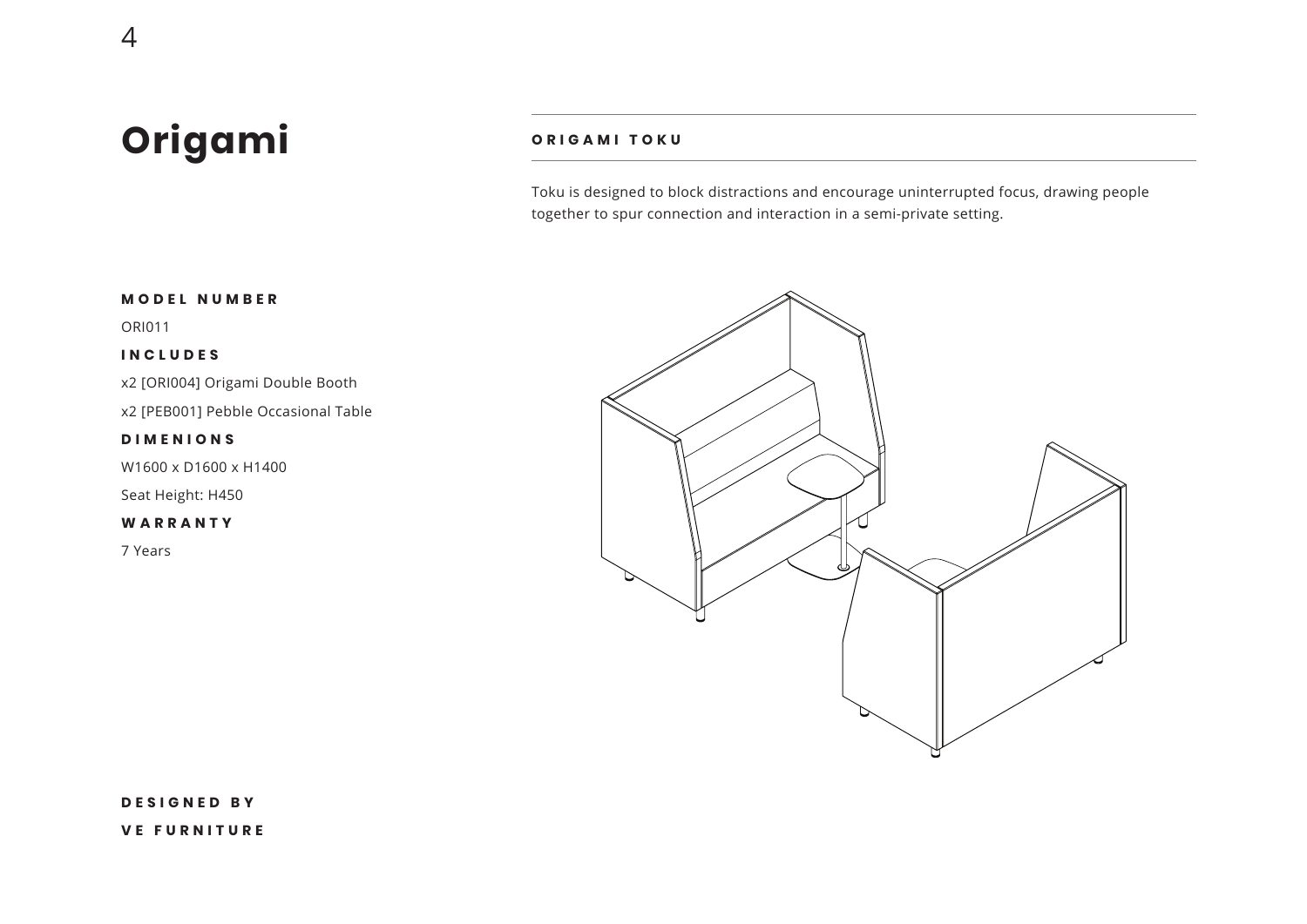### **ORIGAMI SUMI**

Meaning 'nook' in English, Sumi is an oasis in the open plan space. Use Sumi as an informal lounge, open meeting area, library lounge or lobby waiting area.

### **MODEL NUMBER**

ORI012

### **INCLUDES**

x1 [ORI004] Origami Corner Sofa

x1 [ORI008] Origami Left Sofa

#### **DIMENIONS**

W2250 x D750 x H800

Seat Height: H450

### **WARRANTY**

7 Years



### **D E S I G N E D B Y**

**VE FURNITURE**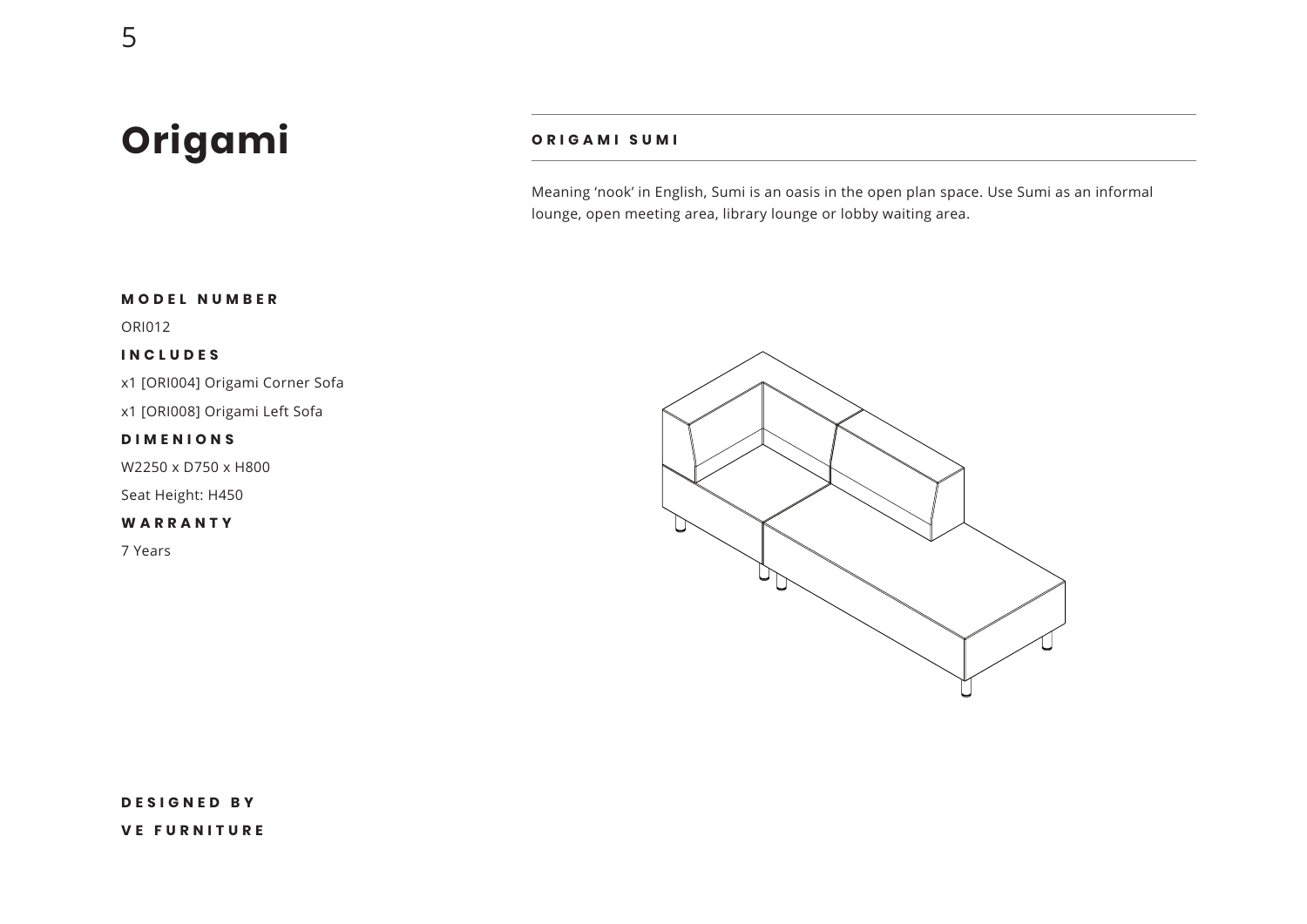### **ORIGAMI ORU**

The Oru setting invites group interactivity, casual meetings, team work and a place to take 5. Oru can be used to create a small nook in the corner or central landing pad in open floor plans.

### **MODEL NUMBER**

ORI013

### **INCLUDES**

x1 [ORI004] Origami Corner Sofa

x2 [ORI008] Origami Full Sofa

#### **DIMENIONS**

W2250 x D2250 x H800

Seat Height: H450

### **WARRANTY**

7 Years



### **D E S I G N E D B Y**

**VE FURNITURE**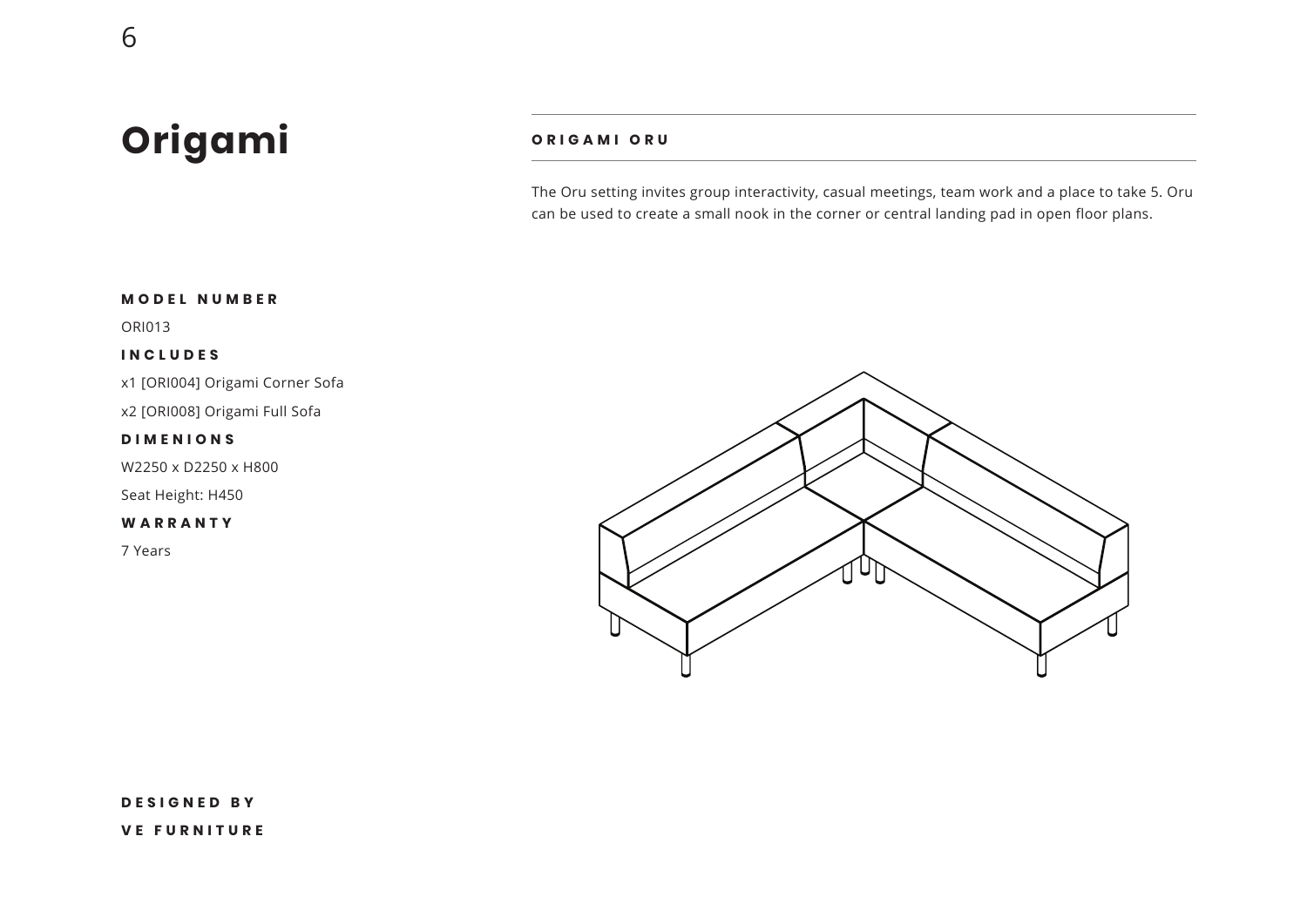### **ORIGAMI KAMI**

Kami is a blank canvas designed to inspire creativity, drawing groups together to spur connection and collaboration. Perfect for informal presentations, open meeting areas, libraries and break rooms.



ORI014

### **INCLUDES**

x2 [ORI004] Origami Corner Sofa

x4 [ORI008] Origami Full Sofa

#### **DIMENIONS**

W4500 x D2250 x H800

Seat Height: H450

### **WARRANTY**

7 Years

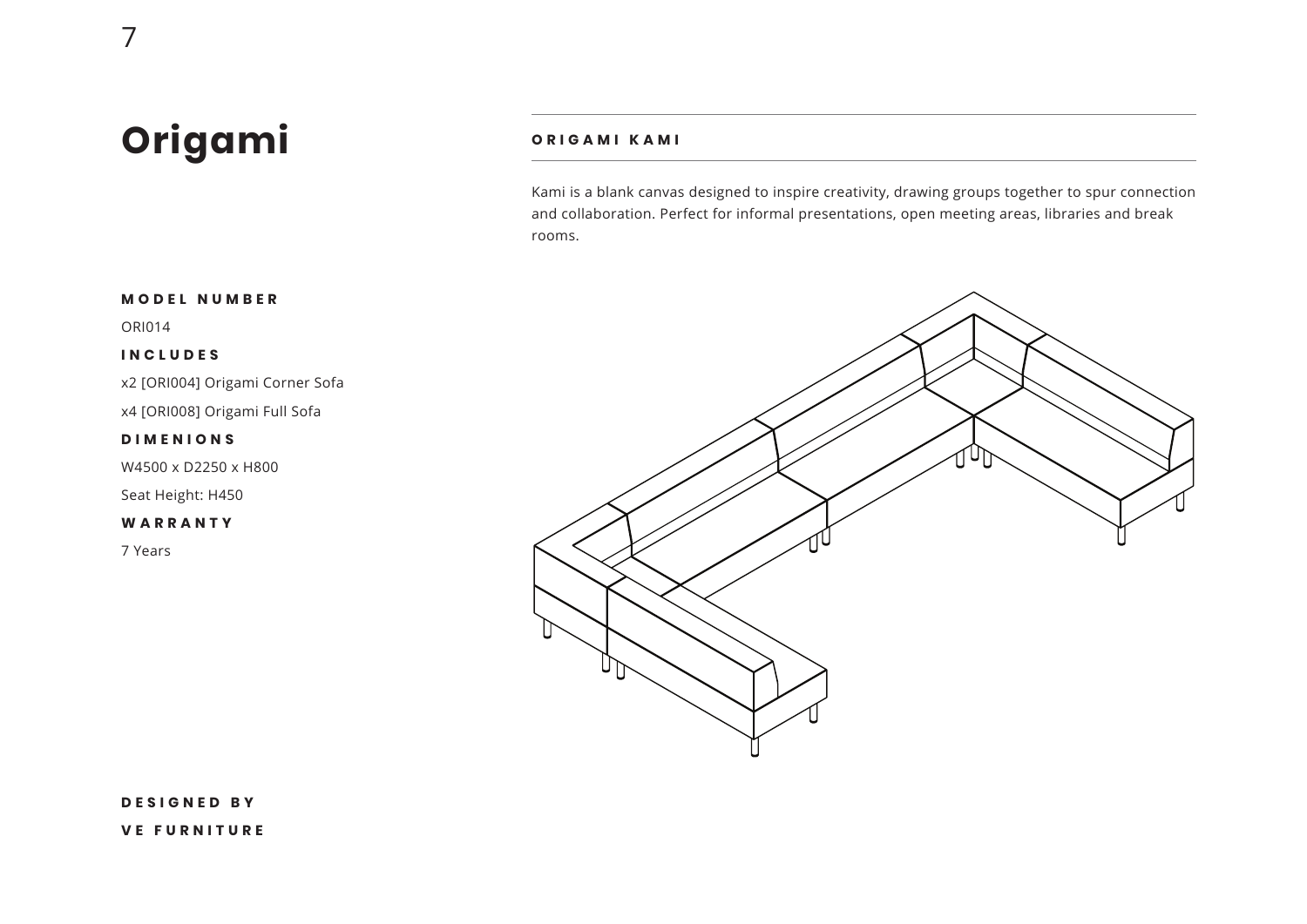### **ORIGAMI SURU**

Meaning 'to do' in English, Suru invites you to gather and tackle the big issues in small groups. In open floor plans, Suru can be used to create four small meeting spaces or team breakout zones.

#### **MODEL NUMBER**

ORI015

### **INCLUDES**

x4 [ORI004] Origami Corner Sofa

x8 [ORI008] Origami Full Sofa

#### **DIMENIONS**

W4500 x D4500 x H800

Seat Height: H450

### **WARRANTY**

7 Years



### **D E S I G N E D B Y VE FURNITURE**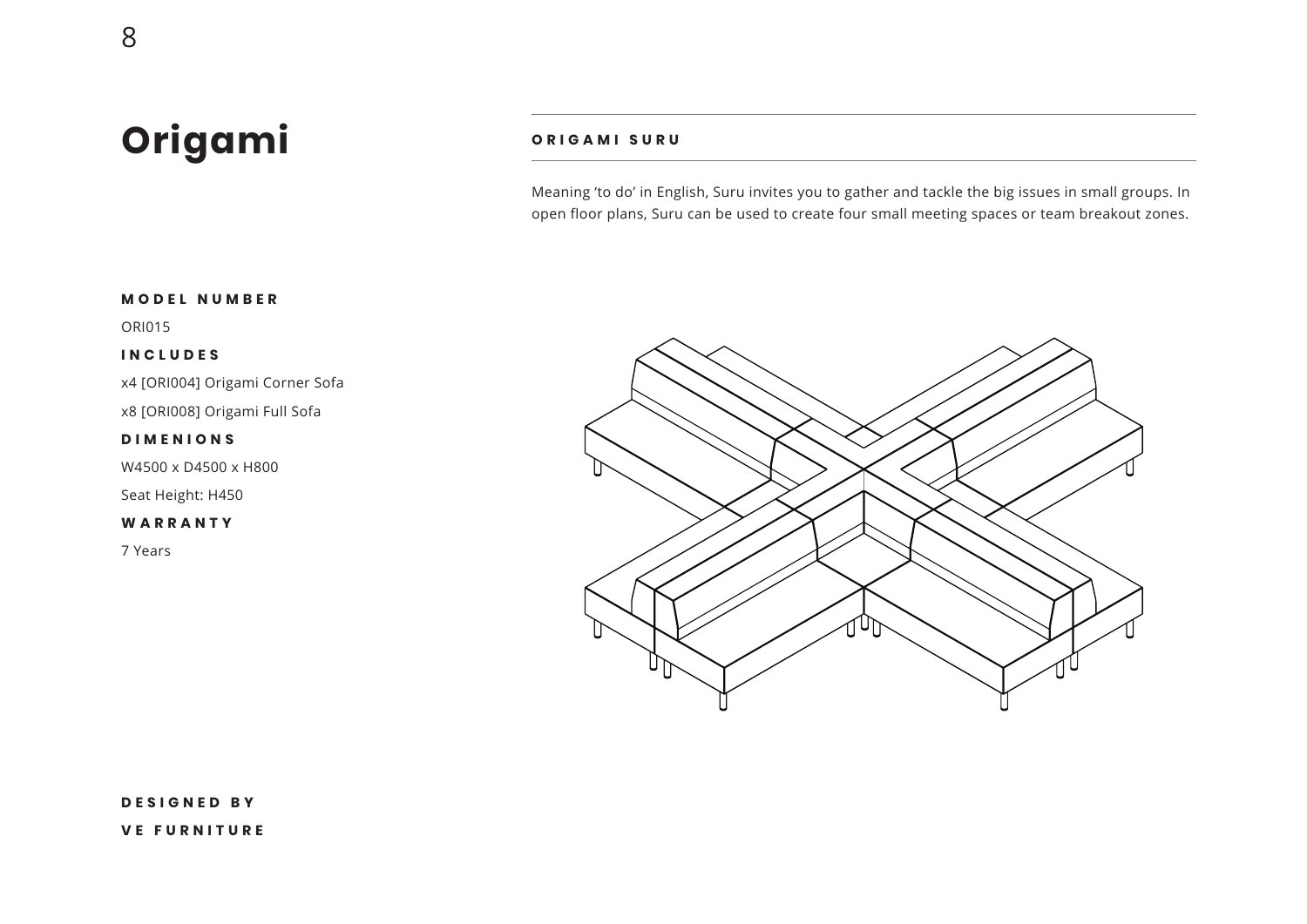### **ORIGAMI BOTO**

Use Boto in open floor plans, informal lounges, open meeting areas, libraries and lobbies. Pebble Table can be used for a working surface to hold laptops and notepads.

### **MODEL NUMBER**

ORI016

### **INCLUDES**

x4 [ORI002] Origami Fan Ottoman

x2 [ORI008] Origami Full Sofa

#### **DIMENIONS**

W3000 x D1500 x H800

Seat Height: H450

### **WARRANTY**

7 Years



### **D E S I G N E D B Y**

**VE FURNITURE**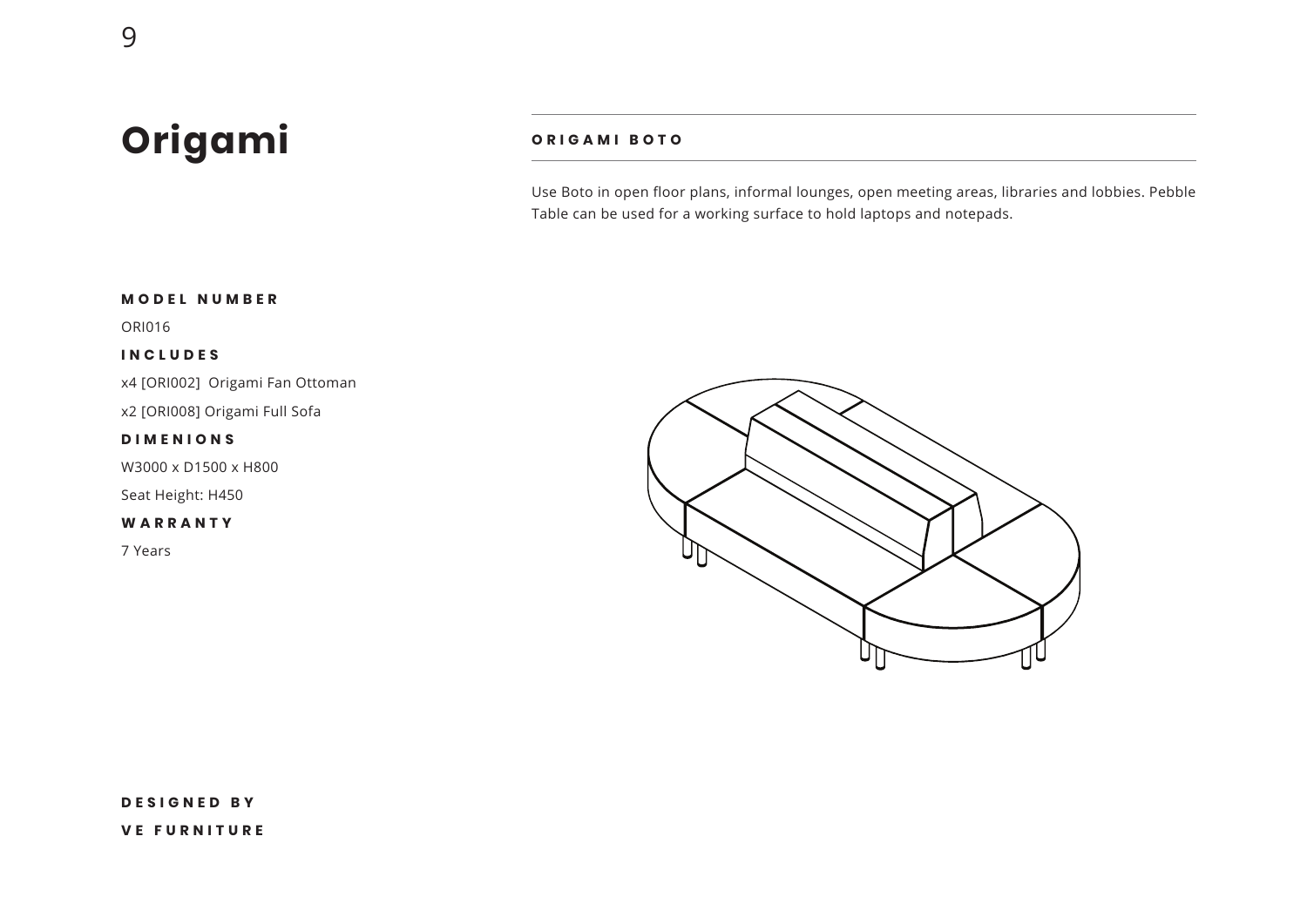### **Origami Components**

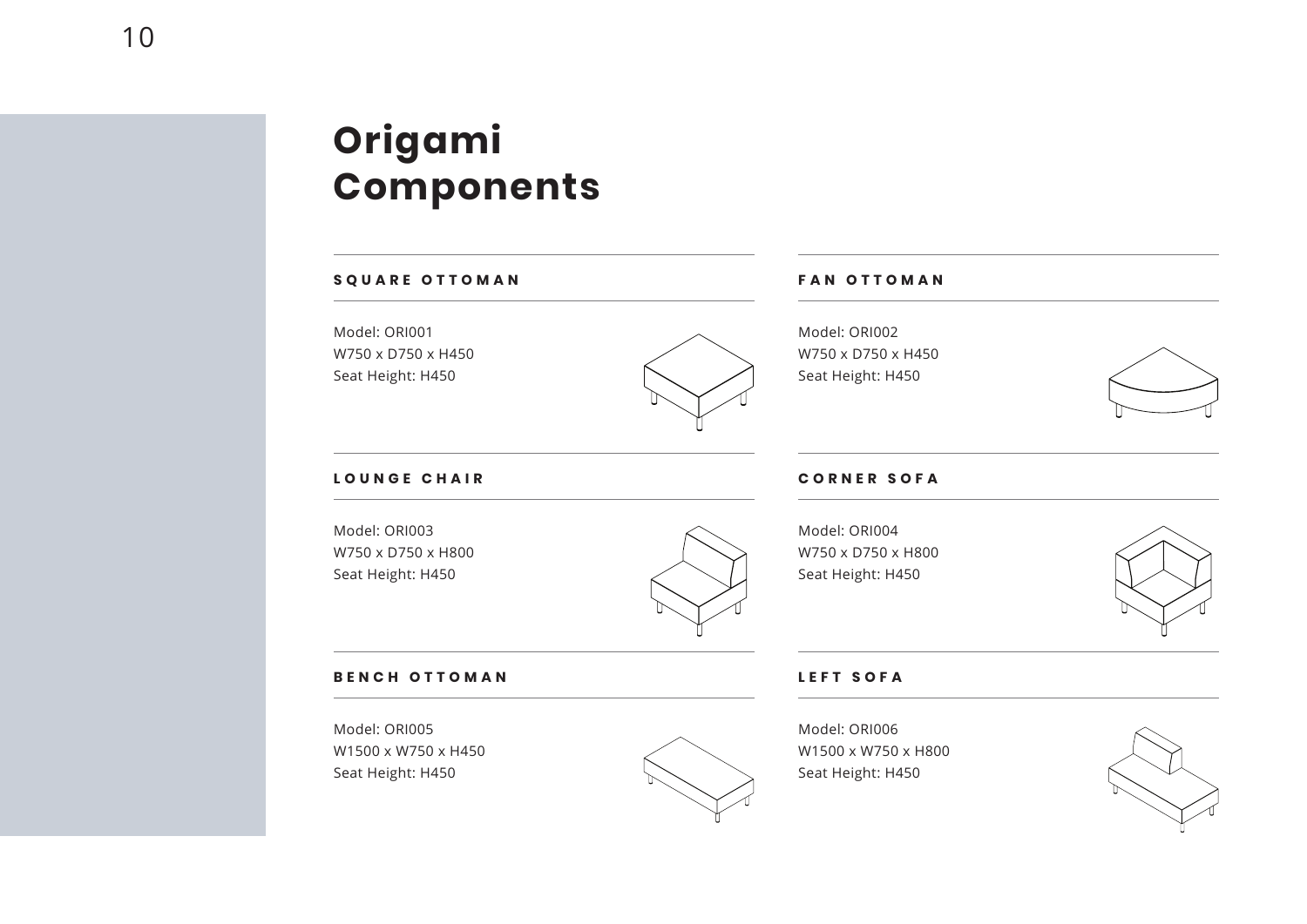### **Origami Components**

### **RIGHT SOFA** Model: ORI007 W1500 x W750 x H800 Seat Height: H450 **FULL SOFA** Model: ORI008 W1500 x W750 x H800 Seat Height: H450 **DOUBLE BOOTH** Model: ORI010 W1600 x D800 x H1400 Seat Height: H450

### **SINGLE BOOTH**

Model: ORI009 W850 x D800 x H1400 Seat Height: H450



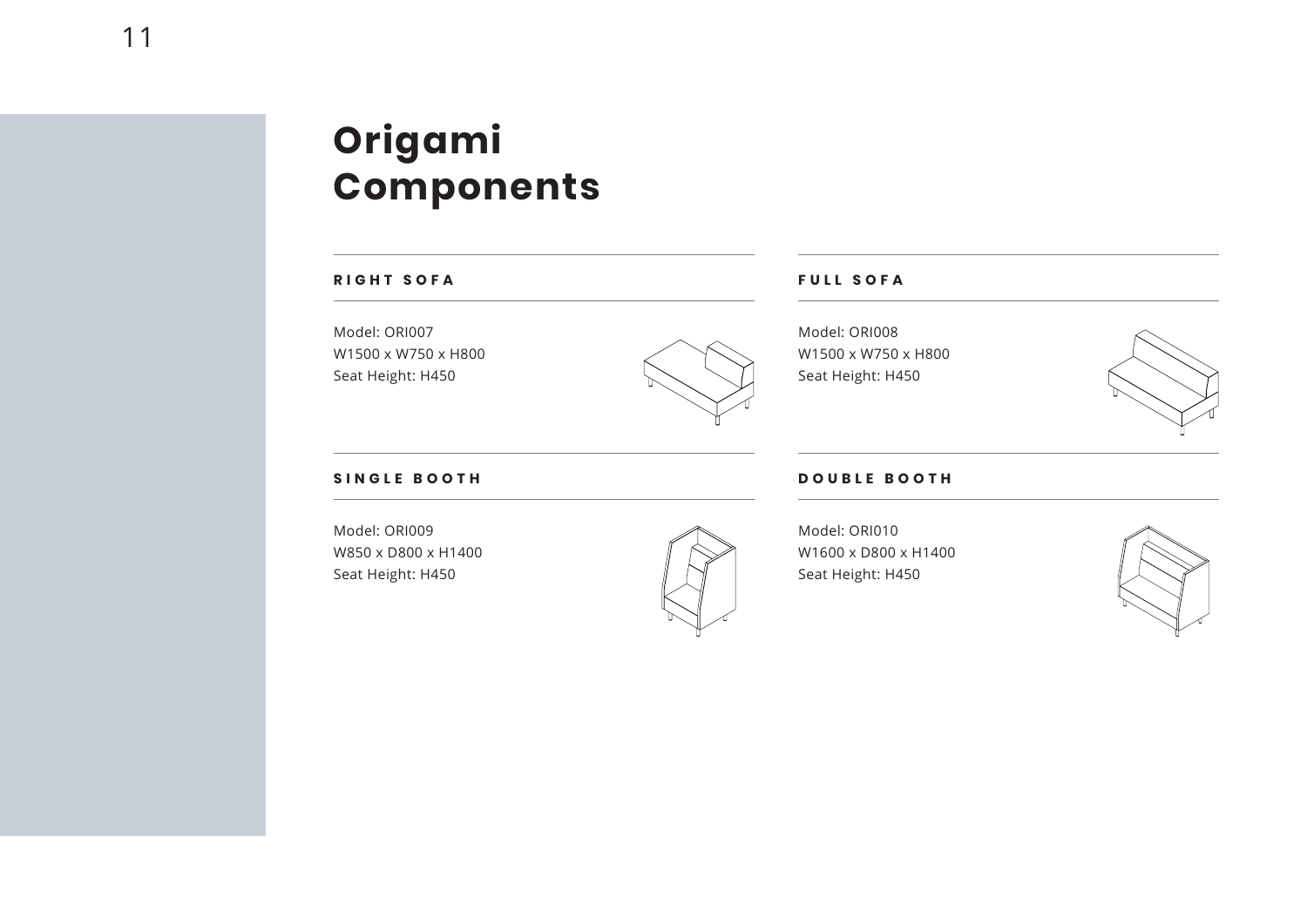### **Materials + Finishes**

### **ATLAS FABRIC RANGE**

Atlas is a versatile, durable and affordable textile, ideal for heavy duty upholstery where day-to-day life doesn't have to compromise style and comfort. This collection has been hand selected to work in any classroom, library, shared learning space or faculty space.

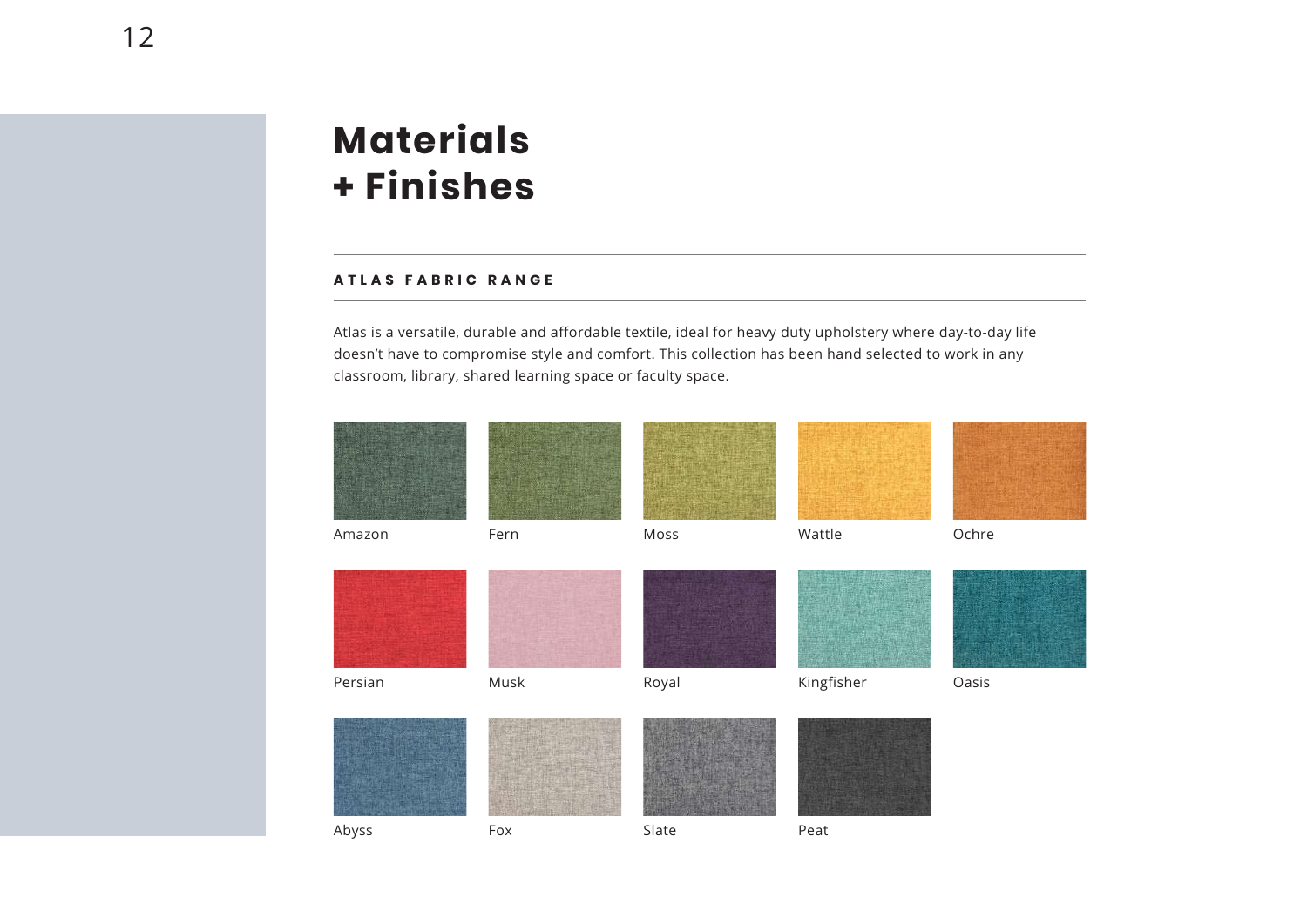### **+ Finishes**

#### **HAVEN FABRIC RANGE**

Haven is a soft classic textile that evokes simplicity and comfort. Made from 100% Australian and Mongolian wool, Haven is an attractive and sustainable upholstery choice. This collection has been curated for creating warm, welcoming spaces with it's natural fibres exuding cosy and comforting style.

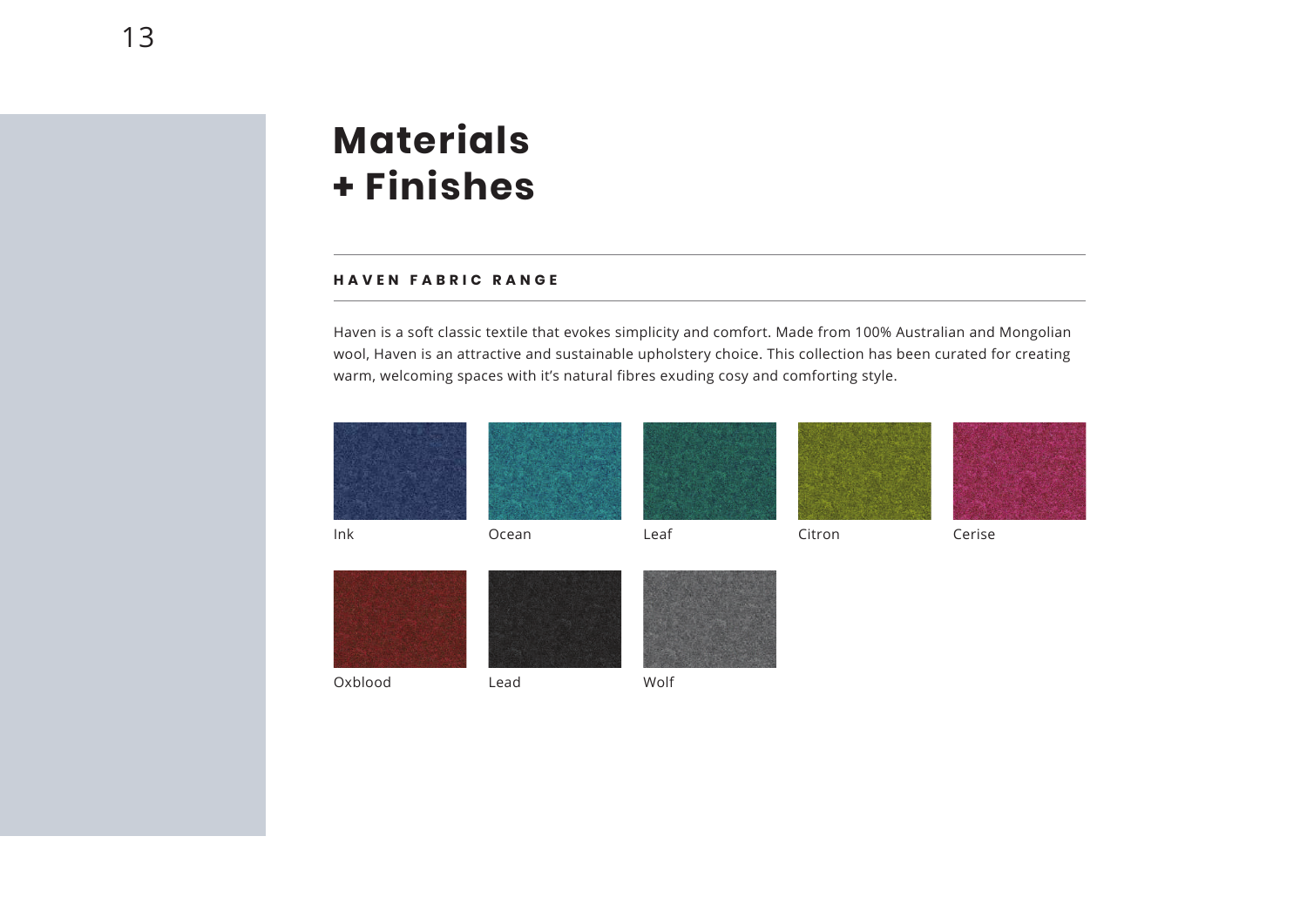#### **SHIPPING**

Shipping is calculated at the time of order. White Glove delivery and installation is extra. For more information, visit vef.com.au

#### **FURNITURE WARRANTY**

To initiate a claim, contact a helpful VE Furniture Account Representative by emailing info@vef.com.au or calling 1300 96 66 40, Monday-Friday 9am to 5pm AEST.

For complete warranty information please visit info.vef.com.au/warranty

#### **RETURNS + EXCHANGES**

To raise a return, please contact an Account Representative at info@vef.com.au or give us a ring on 1300 96 66 40 within 30 days of receiving your goods from VE Furniture. Our Account Representatives will happily determine if the product can be returned or exchanged. White Glove Installation fees are non-refundable.

For more details on our Terms + Conditions, please visit vef.com.au/terms-ofservice